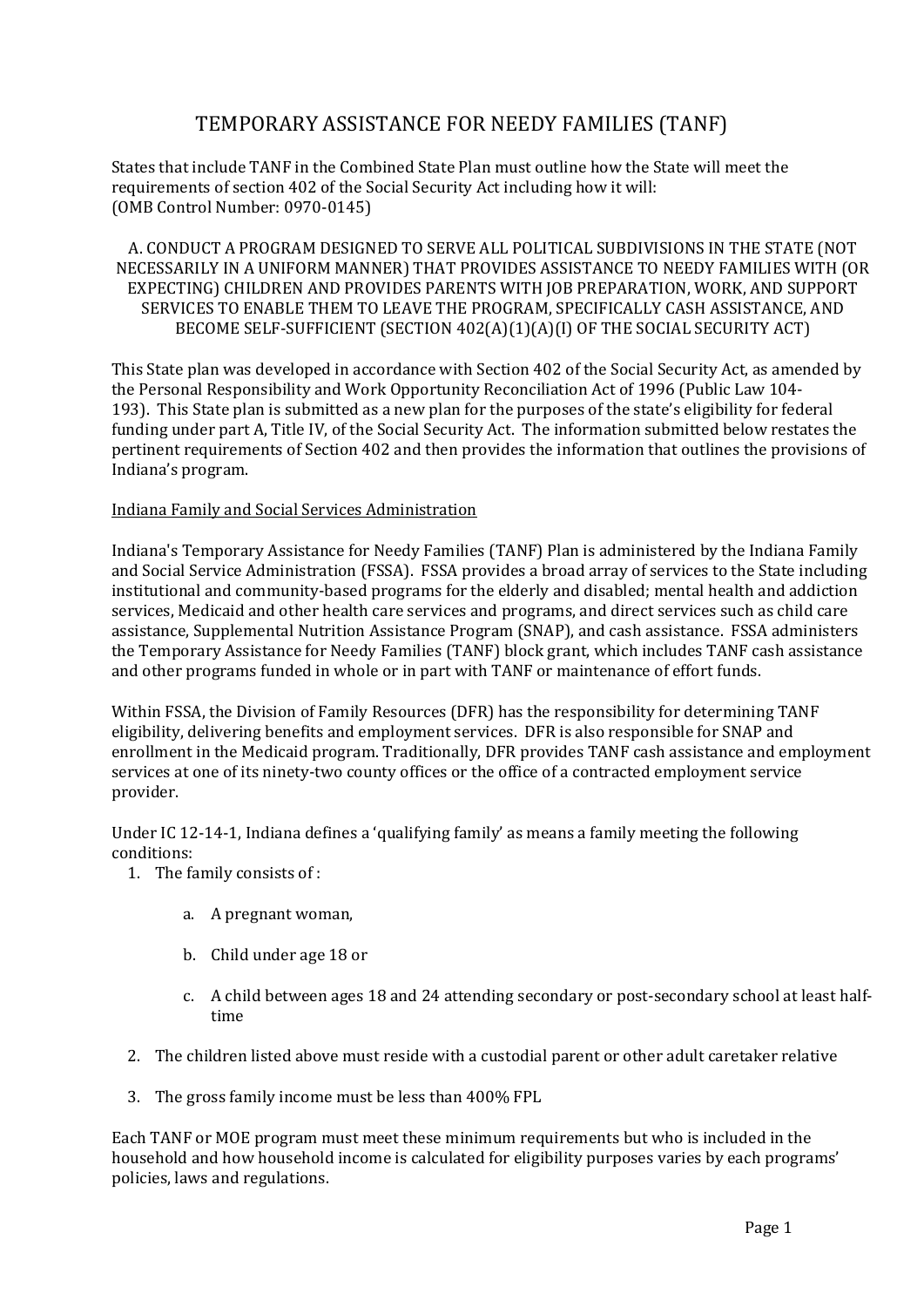# **STATE PLAN REQUIREMENTS**

The following is a description of Indiana's plan for the Temporary Assistance for Needy Families (TANF) Program under Section 402 (a) of the Social Security Act, as amended by the Personal Responsibility and Work Opportunity Reconciliation Act of 1996 (Public Law 104-193).

## **Section 402 (a) (1) OUTLINE OF FAMILY ASSISTANCE PROGRAM**

## **(A) General Provisions**

**(i)** Indiana will transfer a portion of the federal TANF Block Grant to supplement the Child Care Development Fund in addition to funding the following programs:

- TANF Child Care Assistance
- Early Intervention-First Steps
- Healthy Families (A child abuse prevention strategy)
- Father Engagement Programs
- Parent Education Program
- Parenting/Family Functioning Assessment
- Visitation Facilitation
- Tutoring / Literacy Classes
- Community Based Family Preservation Services
- Community Partners for Child Safety
- Teen Pregnancy Prevention
- Pregnancy Support Program
- TANF and IMPACT

## **Child Care Assistance**

The child care needs for TANF recipients will be funded through use of both the Child Care Development and the TANF block grant. Assistance will be available to support the approved employment and training activities of the parent/caretaker who receives TANF assistance or who would receive TANF except for the imposition of a program sanction.

TANF funds also will be utilized for child care services for parents and relatives who are working and meet the income eligibility criteria of the Child Care Development Funds Program. Child care eligibility is capped at 127% of the federal poverty level.

TANF funds for child care will be blended with those of CCDF and accessed through the CCDF Voucher system. The funding source of child care services will be transparent to the families receiving child care subsidies.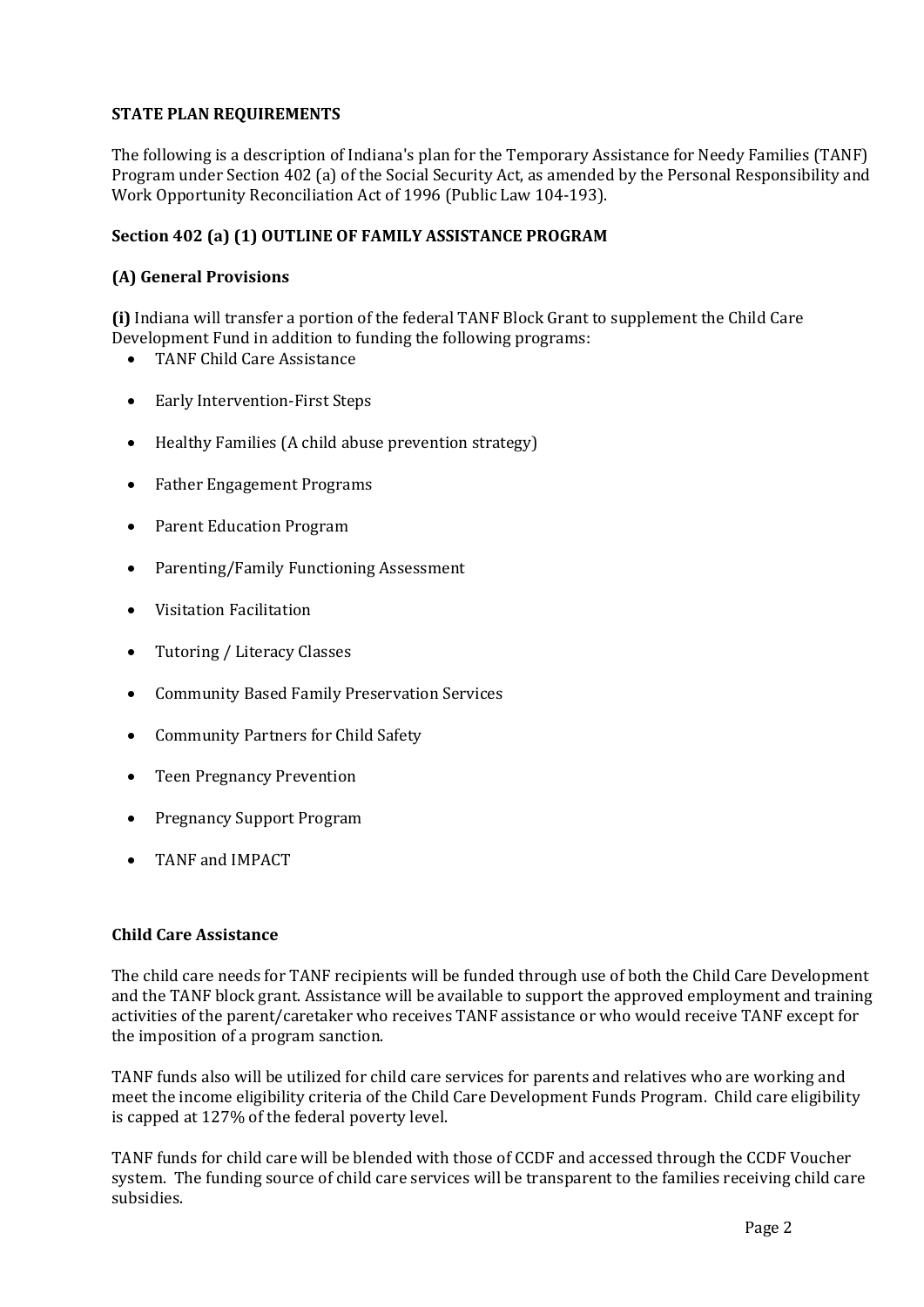# **Early Intervention/First Steps**

First Steps is Indiana's Part C Early Intervention Program for infants, toddlers and their families. It is a family centered, locally based, coordinated system that provides services to children  $(0-3^{rd}$  birthday) who are developmentally vulnerable. Services are intended to prevent or minimize disabilities with the goal of maximizing the potential of these children so that they can function as contributing members of society. Families with income under 250% FPL are eligible for the program. This initiative is reasonably expected to achieve outcomes under TANF Purpose #1: Provide assistance to needy families so that children may be cared for in their own homes or in the homes of relatives.

## **Healthy Families Indiana**

The Healthy Families Program is a voluntary, multifaceted home visitation program designed to promote healthy families and healthy children administered by the Indiana Department of Child Services. Healthy Families Indiana (HFI) provides screening and assessment of families throughout the state identified as at-risk of child abuse or neglect. If the screening and assessment finds physical or mental health issues, HFI provides a referral to WIC Programs, health clinics and local hospitals for services. Services are provided at no cost and include child development, access to health care, parent education, staff training and community coordination/education. The program model includes screening, assessment and home visiting. Services can begin for eligible families either prior to or at the time of birth and can continue until the child is five years of age. This program is open to all Hoosier families regardless of income but TANF state and federal funds will only be used for families with incomes below 250% of the federal poverty level. This initiative is reasonably expected to achieve outcomes under TANF Purpose #1: Provide assistance to needy families so that children may be cared for in their own homes or in the homes of relatives.

## **Father Engagement Programs**

Father Engagement Programs provide assistance and support to fathers whose minor children are involved with the Department of Child Services (DCS). Providers work actively with DCS employees to engage fathers successfully in services that will improve safety, stability, well-being and permanency for their children. Providers will assist fathers in strengthening the relationship with their children and promoting positive relationships between the families and the local DCS family case managers and others involved in their children's case.

The Father Engagement Programs support the purposes of TANF because the services aim to strengthen the relationship between fathers and their children and promote positive relationships. Job Placement and training services for non-custodial parent(s) initiative is reasonably expected to achieve outcomes under TANF Purpose #2: To provide services that promote job preparation, work and marriage. The remainder of services provided under this initiative are reasonably expected to achieve outcomes under TANF Purpose #4: Encouraging the formation and maintenance of two-parent families. Unless stated otherwise, Indiana defines for TANF that a 'qualified family' must have a gross family income below 400% FPL. Indiana Code (IC) 12-14-1(3)

## **Parent Education Program**

Parent Education is the provision of structured, parenting skill development experiences. Education regarding parenting, discipline and child development is a means to provide parents whose children are "at risk" or have been abused or neglected with tools to assist them in the lifelong task of disciplining, understanding and loving their children. Family-centered parent training programs include family skills training and family activities to help children and parents take advantage of concrete social supports. A *combination* of individual and group parent training is the most effective approach when building skills that emphasize social connections and parents' ability to access social supports. However, the *individual* approach is most effective when serving families in need of specific or tailored services.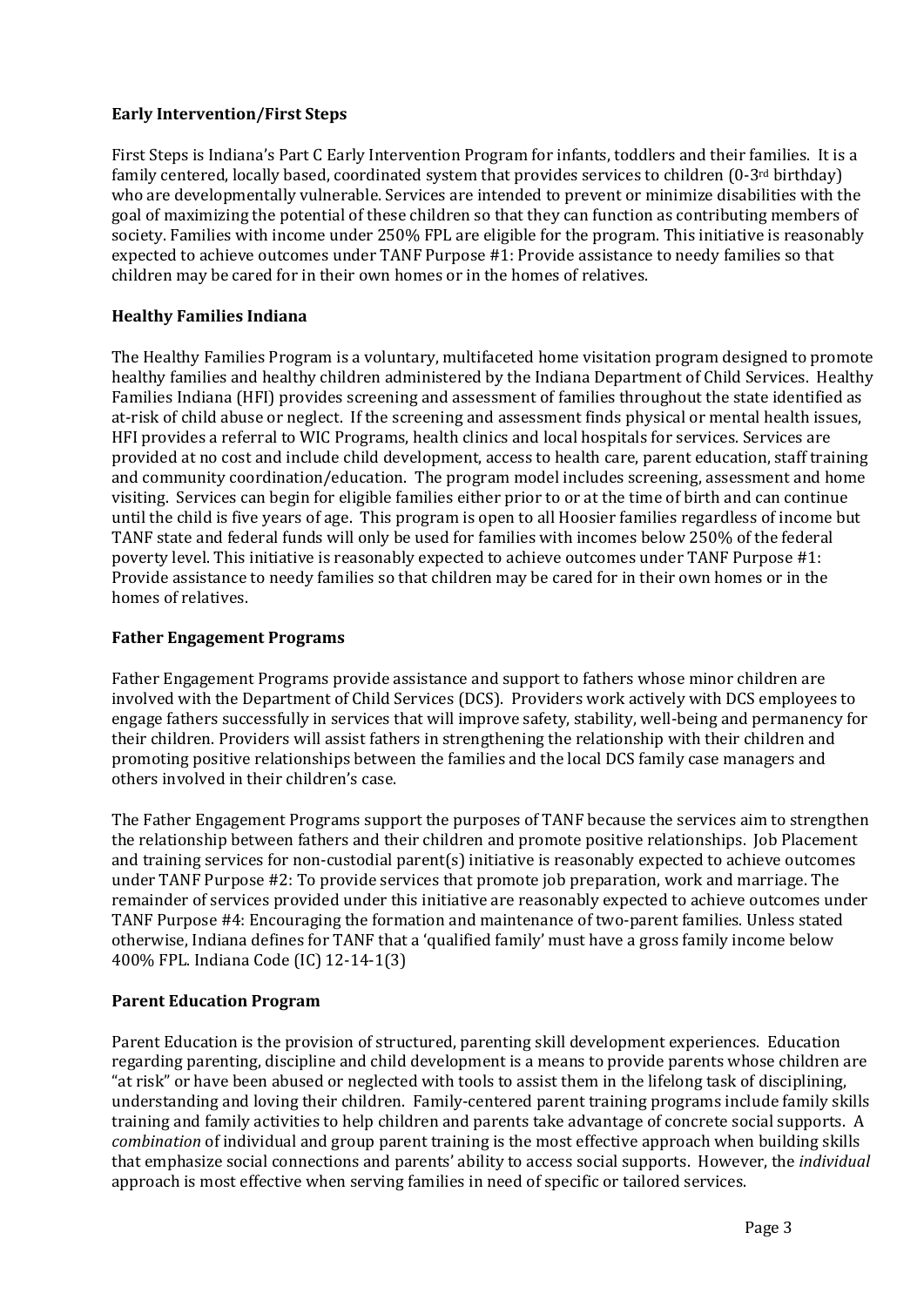The following evidence-based programs are approved for use in these Parent Education efforts: Parent-Child Interaction Therapy (PCIT), STAR Parenting Program, Systematic Training for Effective Parenting (STEP), Strengthening Families Program (SFP), Incredible Years, Parent Management Training-Oregon Model (PMTO), Positive Parenting Practices (Triple P), Parents as Teachers-Born to Learn, Safe-Care, Nurturing Program, Active Parenting, Effective Black Parenting by the Center for the Improvement of Child Caring, 1-2-3 Magic and Parenting with Love and Limits.

This initiative is reasonably expected to achieve outcomes under TANF Purpose #4: Encouraging the formation and maintenance of two-parent families.

## **Parenting/Family Functioning Assessment**

Parenting/Family Functioning Assessment consists of an in-home evaluation that includes standardized test instrument(s) to identify the strengths and needs of the family. The service is most appropriately used when the needs of the family are so complex that a traditional assessment completed by an IN DCS Family Case Manager is not able to determine the services necessary to improve the family's functioning. These families tend to have multiple caregiver ratings on the Child and Adolescent Needs and Strengths (CANS) of 2 or higher which indicates complex needs.

The interviews/assessments required include: Parenting/family functioning assessment to include an interview with the adults and children being assessed in their current home environment and completion by adults of standardized test(s) to include a parenting inventory (such as Parent-Child Relationship Inventory; Adult Adolescent Parenting Inventory-2; Family Assessment Device, Version 3; Family Assessment Measure Version III (FAM-III); and/or the Child Abuse Potential Inventory and /or another Standard Risk Assessment Instrument.

This initiative is reasonably expected to achieve outcomes under TANF Purpose #3: Prevent and reduce the incidence of out-of-wedlock pregnancies and TANF Purpose #4: Encouraging the formation and maintenance of two-parent families.

## **Visitation Facilitation**

This service provides visitation between parents/children/siblings/and or others who have been separated. It allows the child to reconnect with their family in a safe environment. Supervised visitation allows DCS Case Workers to assess the relationship with the parent in strengthening their parenting skills and developing new skills.

The youth must be available and participate in the visitation. The parent(s) as well as other family members in the home must participate in the visitation as scheduled session along with the youth. The full participation of the parent is very important to the success of the service. Provider will document and report to the DCS Case Worker the date, times of the visitation, who attended, positive interactions between parent and child, any interventions used and parent's response to that direction, any tasks given to the parent prior to next visit, any other pertinent information or concerns.

For two parent families, this initiative is reasonably expected to achieve outcomes under TANF Purpose #4: Encouraging the formation and maintenance of two-parent families. For single parent families, this initiative is reasonably expected to achieve outcomes under TANF Purpose #1: Provide assistance to needy families so that children may be cared for in their own homes or in the homes of relatives. Unless stated otherwise, Indiana defines for TANF that a 'qualified family' must have a gross family income below 400% FPL. Indiana Code (IC) 12-14-1(3)

## **Tutoring / Literacy Classes**

Tutoring/Literacy Classes are provided to children involved with the Department of Child Services (DCS) system, in order to raise the academic performance of these school aged youth to a level consistent with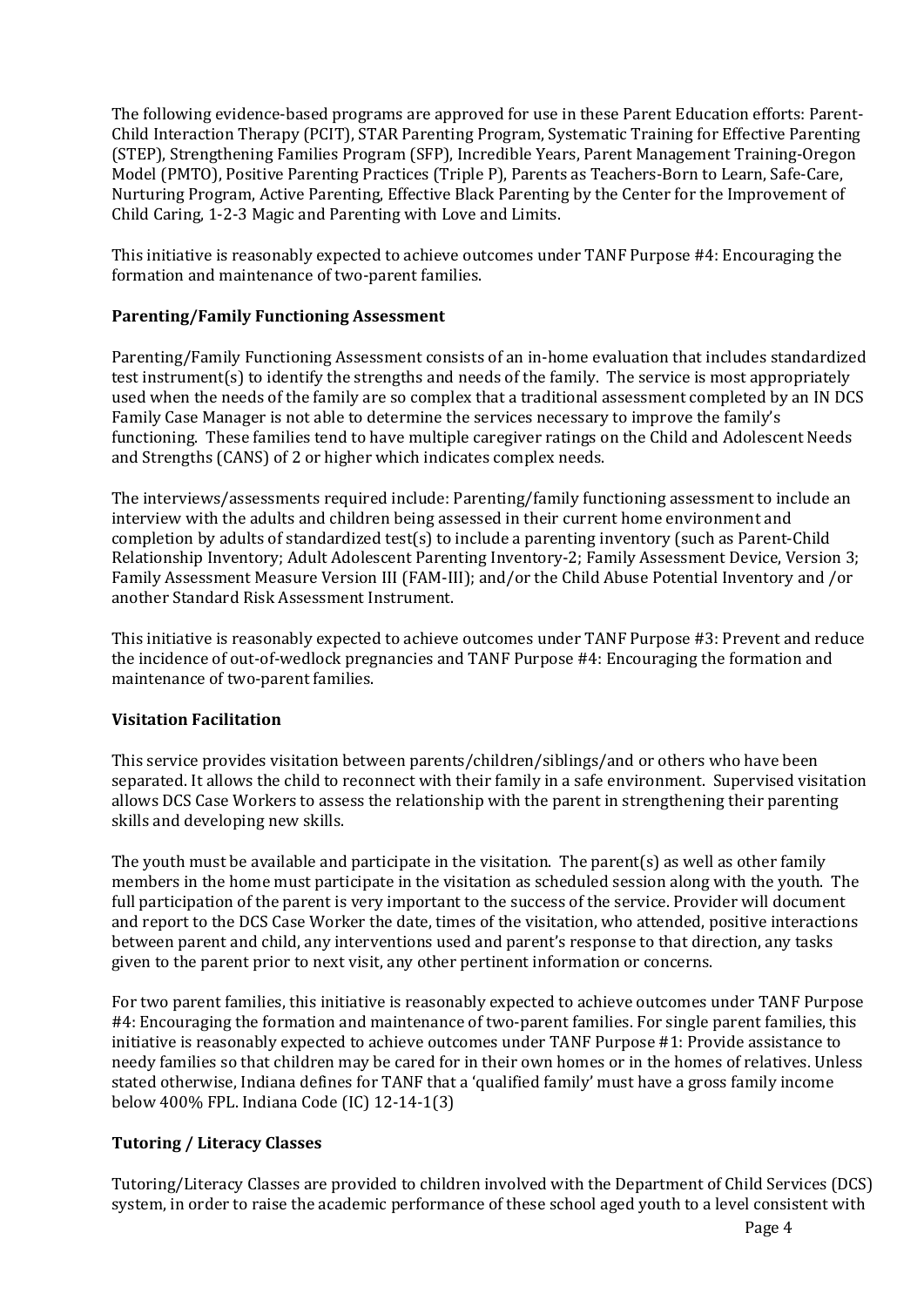state education standards. This program is carried out using qualified vendors under carefully drafted agreements. Services are provided in a manner that is age and developmentally appropriate and consistent with the child's academic ability and learning style, interpersonal characteristics and special needs. Children are connected as appropriate with both formal and informal community supports, services and activities that promote their literacy skills. The child's characteristics such as race, culture, ethnicity, language and personal history including child abuse and neglect are considered when choosing or designing program interventions, materials and curriculum. The provider will develop an education plan to address the child's literacy and math needs.

This initiative is reasonably expected to achieve outcomes under TANF Purpose #3: Prevent and reduce the incidence of adolescent and out of wedlock pregnancies.

## **Community-Based Family Preservation Services**

Family Preservation Services are services designed to work with families who have had a substantiated incident of abuse and/or neglect, but, where DCS believes the child(ren) can remain in the home with their caregiver(s) with the introduction of appropriate services to the family. "Caregiver" is broadly defined to include: Birth parent(s), Adoptive parent(s), Relative caregiver(s), Fictive kinship caregiver(s), Other caregiver(s) who has been providing care and housing to the child(ren) and who has been deemed to be appropriate by the Department of Child Services (DCS). These services are for the entire family.

Family Preservation Services include the assessment of child/parent/family resulting in an appropriate service/treatment plan that is based on the assessed need. Family Preservation Services are home-based and monitor and address any safety concerns for the child(ren). Any interventions are strength-based and family-driven with the family actively participating in identifying the focus of services.

This program is available for all children and their families in an Informal Adjustment (IA) or In-Home Child in Need of Services (CHINS) case with DCS, however, TANF state and federal funds will only be used for two-parent families or families below 250% of the federal poverty level. For two-parent families, this initiative is reasonably expected to achieve outcomes under TANF Purpose #4: Encouraging the formation and maintenance of two-parent families. For single-parent families with incomes below 250% of the federal poverty level, this initiative is reasonably expected to achieve outcomes under TANF Purpose #1: Provide assistance to needy families so that children may be cared for in their own homes or in the homes of relatives. (June 2020 start)

## **Community Partners for Child Safety**

The Community Partners for Child Safety Program (CPCS) program provides primary and secondary child abuse and neglect prevention services in every region in the state. CPCS collaborates with other community resources within each region to create a coordinated prevention network. Families are able to access prevention services through self-referral, referral from another community agency, or the DCS Helpline implemented in May of 2021. Participation in services is voluntary. CPCS also provides Community Liaisons for direct services to connect families to resources to strengthen the family unit and prevent child abuse and neglect. Contracted CPCS agencies work with the DCS Regional Services Council to identify needs within the region and the community resources available. These resources could include, but are not limited to local DCS offices, hospitals, faith-based organizations, schools, First Steps, Head Start, and Healthy Families Indiana. In general, each region and community defines its own needs and resources as updated through the DCS Biennial Regional Services Strategic Plans or other needs assessment strategies. Providers in this program will also assist fathers in strengthening their relationship with their children and promoting positive relationships between the families and others involved in their children's life.

CPCS providers will utilize DCS approved assessment tools including the North Carolina Family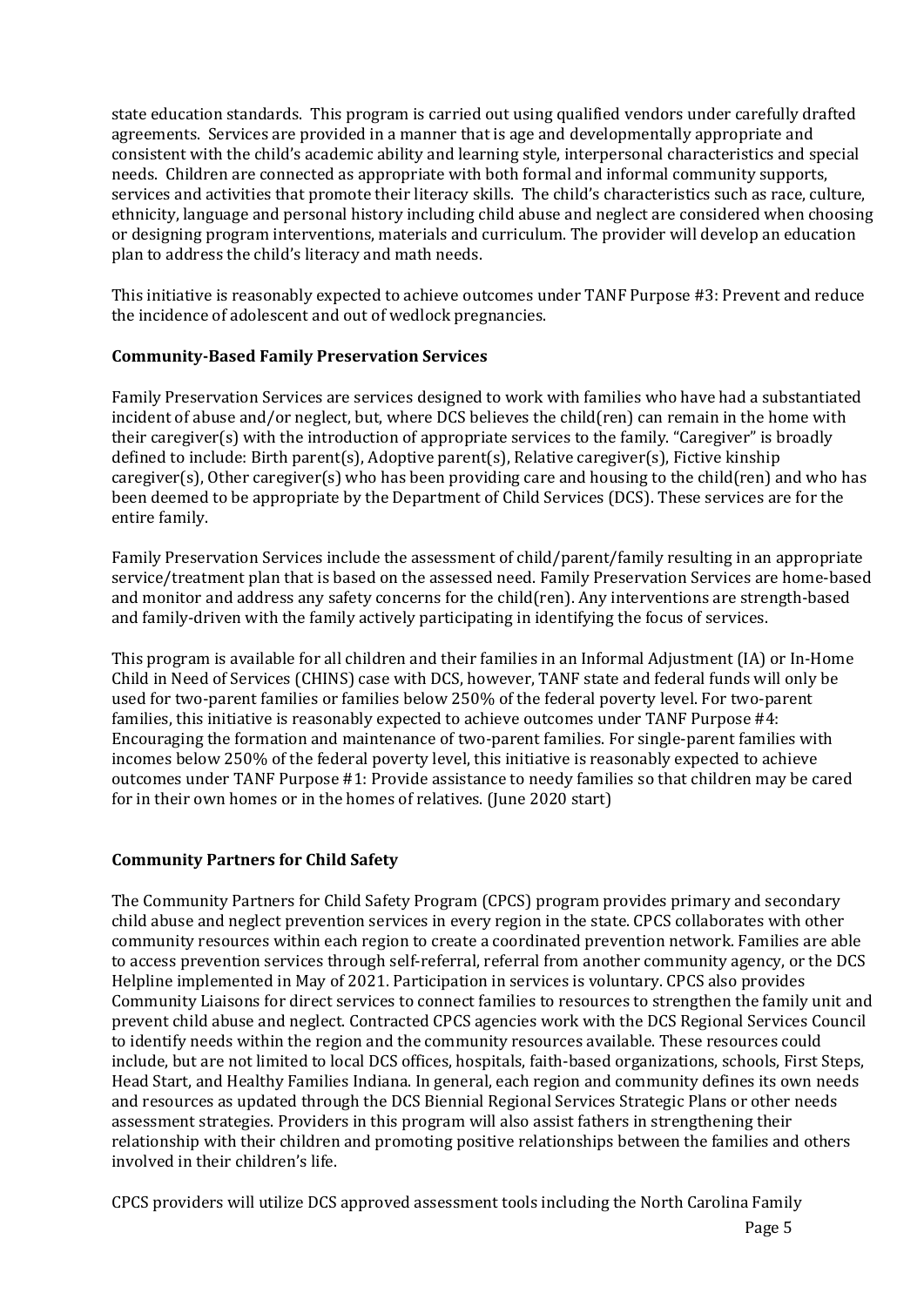Assessment (NCFAS) and Protective Factors Survey-2 (PFS-2), provide direct home based services, connect families to community resources, provide on-call crisis intervention, and provide supportive services to families on a voluntary basis. Because CPCS is a short-term program (serves families for an average of three months) CPCS will work with the family to develop no more than three (3) goals (e.g. parenting skills, life skills development, and self-improvement) to strengthen the family and prevent child abuse and neglect. When providing direct service CPCS liaisons use evidence-based practices, such as, Motivational Interviewing, 1-2-3 Magic, Nurturing Parenting, and Parents as Teachers curricula. DCS staff may conduct site visits and case file reviews as a means of ensuring quality service provision.

### This program meets the requirement for:

TANF Purpose #1: Assist needy families so that children may be cared for in their own homes or in the homes of relatives: CPCS is a free and voluntary home-based case-management services program that connects families to resources to strengthen the family and prevent child abuse and neglect so they the children may be safely maintained in their home. Community resources include youth services, schools, social services, health care, public health, hospitals, child care, community mental health agencies, local DCS offices, child abuse prevention agencies like Healthy Families and Prevent Child Abuse Councils, youth services bureaus, child advocacy centers, faith-based programs, twelve-step programs, youth and more. When providing direct service CPCS liaisons use evidence-based practices, such as, Motivational Interviewing, Parents as Teachers, Strengthening Families, 1-2-3 Magic, Nurturing Parent, Period of Purple Crying, S\_T\_E\_P Program, Common Sense Parenting, and Active Parenting.

TANF Purpose #2: End the dependence of needy parents on government benefits by promoting job preparation, work and marriage: The CPCS program benefits strengthens families by connecting them resources in their own community that help meet the needs of them family and allow them to parent successfully. Community Partners for Child Safety is a voluntary short-term Home Visiting and family goal focused prevention program. The intention is to give families the assistance, tools and resources needed to make it through life's challenging times without having substantiated cases of child abuse and neglect.

The Community Partners program is critical to ensuring that no family falls through the cracks, and is able to find the resources that can help the family have the tools to successfully handle life's crisis situations. Community Partners also work on building a prevention network within the communities, partnering with other agencies including, but not limited to schools, social services agencies, health care providers, public health, hospitals, childcare providers, community mental health agencies, local DCS offices, child abuse prevention agencies, Healthy Families, local Prevent Child Abuse Councils, Youth Services Bureaus, Child Advocacy Centers, and faith-based organizations.

CMCS Providers utilize HBCM referrals to access community resource that target obtaining employment by utilizing resources available in the community to build job skills and identify goals such as educational obtainment to work towards future career goals.

TANF Purpose #4: Encourage the formation and maintenance of two-parent families:

CPCS is a voluntary program for parents who are interested in strengthening and maintaining their family and in especially focused on crisis intervention to provide families with resources and support that will help the family stay together in times of stress. This is done by providing family support and advocacy, goal planning, referral services for family counseling and parenting education as well as financial assistance for family counseling as well as short term emergency problems.

## **Teen Pregnancy Prevention**

FSSA has partnered with the Indiana State Department of Health in order to provide family planning services to those in need of services. This program is designed to reduce pregnancies among adolescent females through a comprehensive program which offers confidential birth control services, involves parents and equips young people to prevent sexual coercion. This program encourages participation of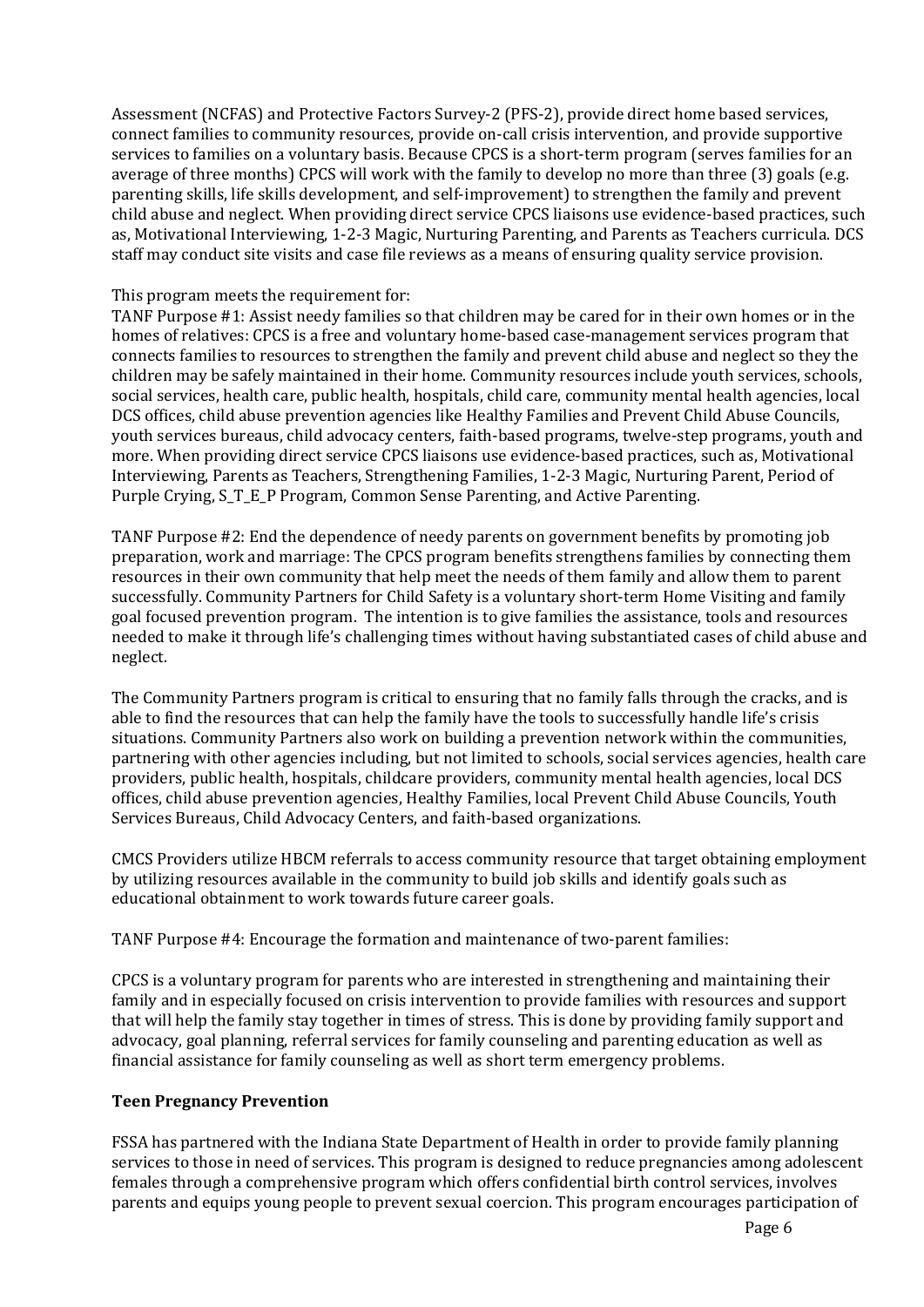families, parents and/or legal guardians in decisions of minors to seek family planning services and pregnancy prevention through collaboration with multiple agencies including the Indiana Family Health Council, health care agencies and schools. This initiative is reasonably expected to achieve outcomes under TANF Purpose #3: Prevent and reduce the incidence of adolescent and out of wedlock pregnancies.

## **Pregnancy Support Program**

FSSA has entered into an additional partnership with the State Department of Health and Real Alternatives, Inc. The comprehensive services offered include, but are not limited to, the following specific services: Information and counseling regarding pregnancy, fetal development, childbirth, child care, parenting, and adoption; Mentoring services related to parenting and life skills; Referral to other services available to support pregnant females and childbirth, including neonatal health care services; Promotion of public awareness of other resources that support childbirth; Programs to provide or assist expectant parents and their unborn children to obtain certain goods and services including, cribs and car seats, maternity and baby clothes, and temporary child care. Supports women in Indiana who thought they were experiencing an unplanned/crisis pregnancy, but who are found to be not pregnant by: Providing information on the risks of sexually transmitted diseases, relationship counseling, decisionmaking counseling, chastity information, teen pregnancy prevention programs, and other counseling to modify risk-taking behavior;

This program is intended to serve TANF purposes 3 and 4 through encouraging the formation and maintenance of two-parent families while providing pregnancy support services to expectant parents as well as preventing and reducing the incidence of adolescent and out of wedlock pregnancies.

Indiana uses the Temporary Assistance to Needy Families (TANF) Block Grant to provide cash assistance and Indiana Manpower Placement and Comprehensive Training (IMPACT) Employment, Training, and Support Services to eligible TANF families. As a way for Indiana to maximize its resources in the talent development space and reduce duplicated efforts, IMPACT will coordinate more closely with WorkOnes regarding funding training and education. Since November 1, 2007, cash assistance applicants deemed mandatory for IMPACT have been referred to IMPACT for employment and training services. **Due to COVID-19 public health emergency originally declared by Indiana Governor Eric Holcomb (Executive Order 20-02) on March 6, 2020, and extended through subsequent Executive Orders, Indiana had waived the mandatory work requirements for all TANF applicants/recipients from the date of this original order through July 31st, 2021. As of August 1, 2021, all mandatory work requirements were re-instated.** 

**TANF Cash Assistance:** Financial eligibility for cash assistance includes both an income and resource test. The family must qualify using applicable income and resource standards. The income standard for initial eligibility is listed below:

| # of Members | <b>Monthly Amount</b> |
|--------------|-----------------------|
|              | \$139.50              |
| ∍            | 229.50                |
| ∍            | 288.00                |
|              | 346.00                |
|              | 405.50                |
| n            | 463.00                |
| ⇁            | 522.50                |
| 8            | 580.00                |

## **Assistance Groups which Include Adults and Children**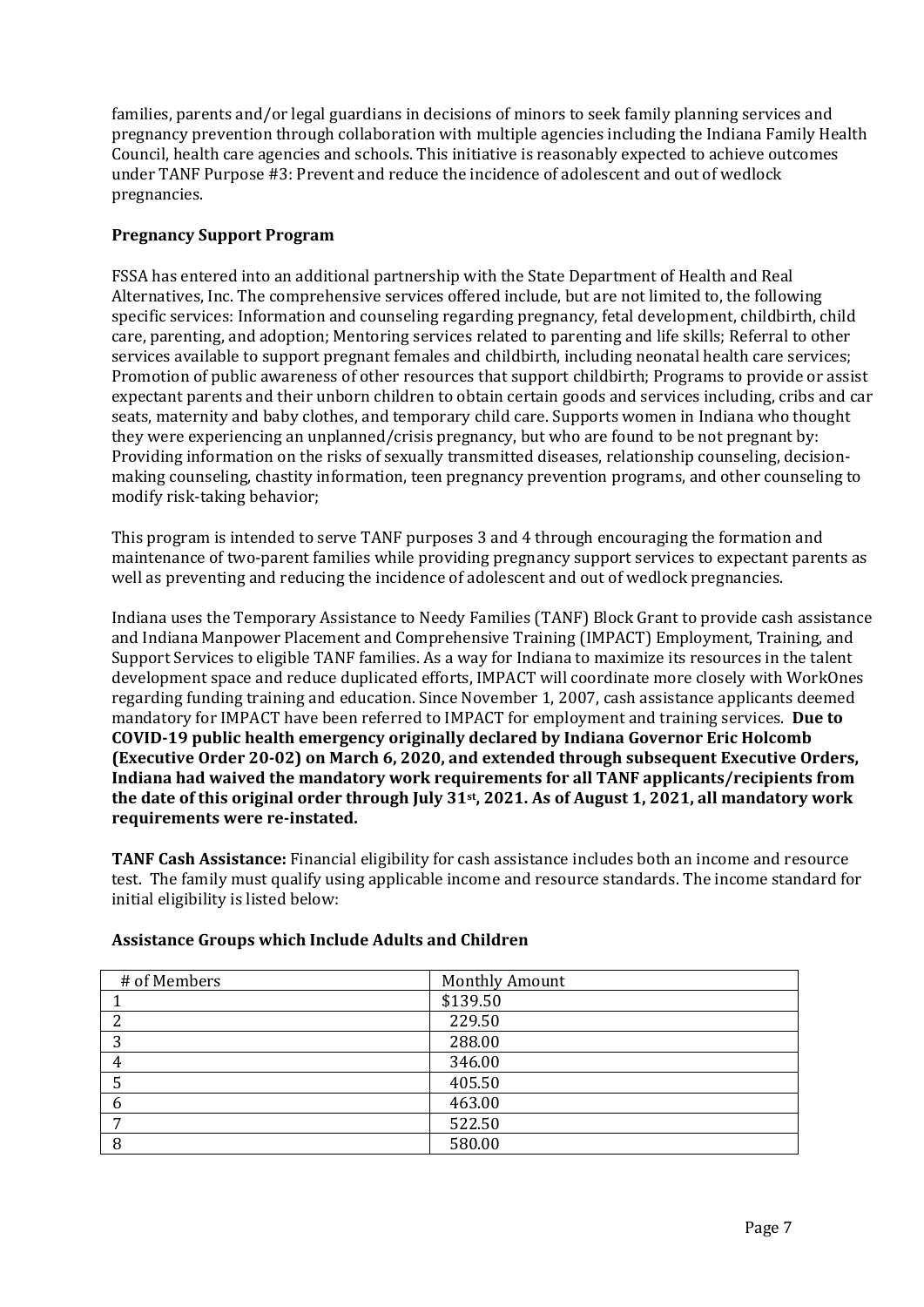## **Assistance Groups which Include only Children**

| # of Members | <b>Monthly Amount</b> |
|--------------|-----------------------|
|              | \$139.50              |
| 2            | 198.00                |
| 3            | 256.50                |
| 4            | 315.00                |
|              | 373.50                |
| 6            | 432.00                |
| ⇁            | 490.50                |
|              | 549.00                |

The family remains eligible until its countable income exceeds 100% of the Federal Poverty Guidelines. This extension of income eligibility allows for continued access to employment services. In determining eligibility, the following disregards are applied to gross earned income:

- \$90 Work Expense disregard
- \$30 and 1/3 Disregard In addition to the work expense disregard, a work incentive disregard of \$30 and 1/3 is applied to the remaining earned income for four consecutive months.
- \$30 Disregard Upon expiration of the \$30 and 1/3 disregard, an applicant/recipient is entitled to a deduction of \$30 from the earned income remaining after the standard work expense disregard is subtracted their eight (8) month period) and begins the month following the month the \$30 and 1/3 disregard expired.

In determining the benefit amount, 25% of gross earnings and 100% of non-exempt unearned income is used in the benefit calculation, thus 75% of earned income is disregarded in the benefit calculation.

The resource standard for initial eligibility is \$1,000. Once determined eligible, the case is subject to a resource standard of \$1,500.

**Indiana Manpower Placement and Comprehensive Training (IMPACT) Employment, Training and Support Services:** IMPACT's combined approach of employment with education and training programs will best prepare an individual for career advancement and wage increases. Indiana will support and expand the development of training programs integrated into or delivered in tandem with a Hoosier's employment experience. Individuals eligible for cash assistance will be given comprehensive personal and family strength and needs assessments, individualized service coordinated plans based upon the assessments, and referrals to appropriate service providers to overcome initial and on-going employment barriers. A key element of the education and training programs for low-income individuals will be work-based learning opportunities (e.g., on-the-job training, paid internships, preapprenticeships, and State Earn and Learns), allowing these individuals to both earn an income and advance their technical knowledge. Career pathways for low-income individuals must include shortterm credentials of value that will stack towards postsecondary credentials and degrees along a career pathway, options for on-the-job training, and flexible participation options (part-time, extended hours, and online modules).

Due to the COVID-19 public health emergency, the following policy changes were made and in effect through July 2021:

- For applicants, removing the upfront applicant job search requirements
- For those receiving TANF, removing the work requirement and full family sanction. Please note that our employment and training staff with the IMPACT program will be reaching out to clients via phone to offer services. Participation in the call and offer of services is strictly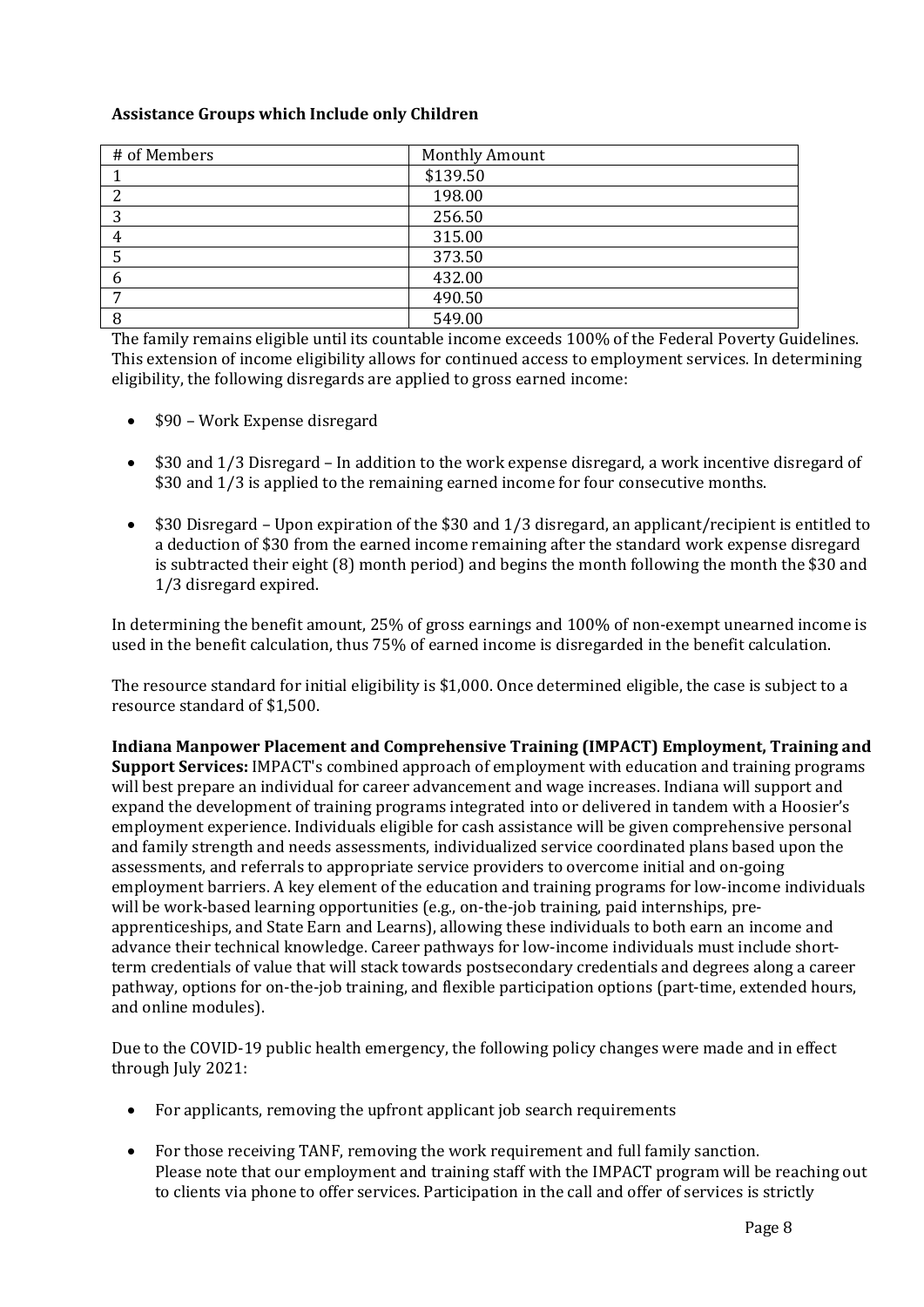voluntary with no risk to TANF benefits.

As of August 1, 2021, all mandatory work requirements were re-instated.

For descriptions of the work activities that IMPACT will use, please refer to Indiana's Work Verification Plan. Under the Deficit Reduction Act of 2005, States are required to submit a Work Verification Plan explaining how it will verify the participation hours for the various work activities TANF recipients have been assigned to.

Case management and service coordination will focus on job placement, complemented by supplemental education, training, and skills development. Referrals to the Division of Disability and Rehabilitative Services and the Department of Workforce Development will be emphasized for those seeking talent development programming. Case management, education and training, and supportive services are provided to the client at no cost. The following is a list of the supportive services available to an IMPACT participant under the TANF Program:

| Type of service    | Payment       | Time limits                                       |
|--------------------|---------------|---------------------------------------------------|
|                    | Limits        |                                                   |
| Clothing           | \$300         | Per 12 month period                               |
| Transportation     | $$200/m$ onth | TANF-Personal vehicle at \$.15 per mile, other at |
| Expense            |               | actual cost; FS-\$.10 per mile or \$2.00 per day  |
|                    |               | whichever is higher.                              |
| Vehicle Repair and | \$750         | Per 12 month period.                              |
| Maintenance        |               |                                                   |

Transportation expenses and vehicle maintenance may continue during IMPACT participant's employment for 90 days following the loss of TANF benefits. Through co-enrollment in WIOA Core Programs, however, an individual may continue to receive follow-up services for up to 12 months.

Domestic violence and substance abuse are factors that can impede any family's ability to become selfsufficient. The prevalence of these factors may be prevalent among low-income families. These issues can be extremely difficult to identify and, although current policies permit exceptions and extensions to the state TANF time limit, when a domestic violence situation prevents an individual from participating in employment or training, very few individuals seek these opportunities. Due to the complexity of these issues, Indiana's Family and Social Services Agency has worked to raise both staffs' and individuals' awareness of the exemption and extension options.

### B. REQUIRE A PARENT OR CARETAKER RECEIVING ASSISTANCE TO ENGAGE IN WORK (DEFINED BY THE STATE) ONCE THE STATE DETERMINES THE PARENT OR CARETAKER IS READY TO ENGAGE IN WORK, OR ONCE HE OR SHE HAS RECEIVED 24 MONTHS OF ASSISTANCE, WHICHEVER IS EARLIER, CONSISTENT WITH THE CHILD CARE EXCEPTION AT 407(E)(2) (SECTION 402(A)(1)(A)(II) OF THE SOCIAL SECURITY ACT)

A parent or caretaker receiving assistance under TANF will be required to engage in work once the state determines the parent or caretaker is ready to engage in work, or once the parent or caretaker has received assistance under the program for 24 months (whether or not consecutive). Whichever timeline an individual meets is the one that applies to his/her work requirements.

This first one is determined early during the thorough assessment process using the assessment, which asks, what family/parent/relative supports are in place to assist with childcare.

If child care assistance is needed, available and used, it is appropriate child care since it utilizes State approved/licensed child care providers based on State rates and based on proximity to a client's home since clients select their provider. This covers "appropriate child care", "affordable child care arrangements" and where informal care has proven to be unsuitable to client's needs. Since clients select where their children go, would be a reasonable distance in most all cases.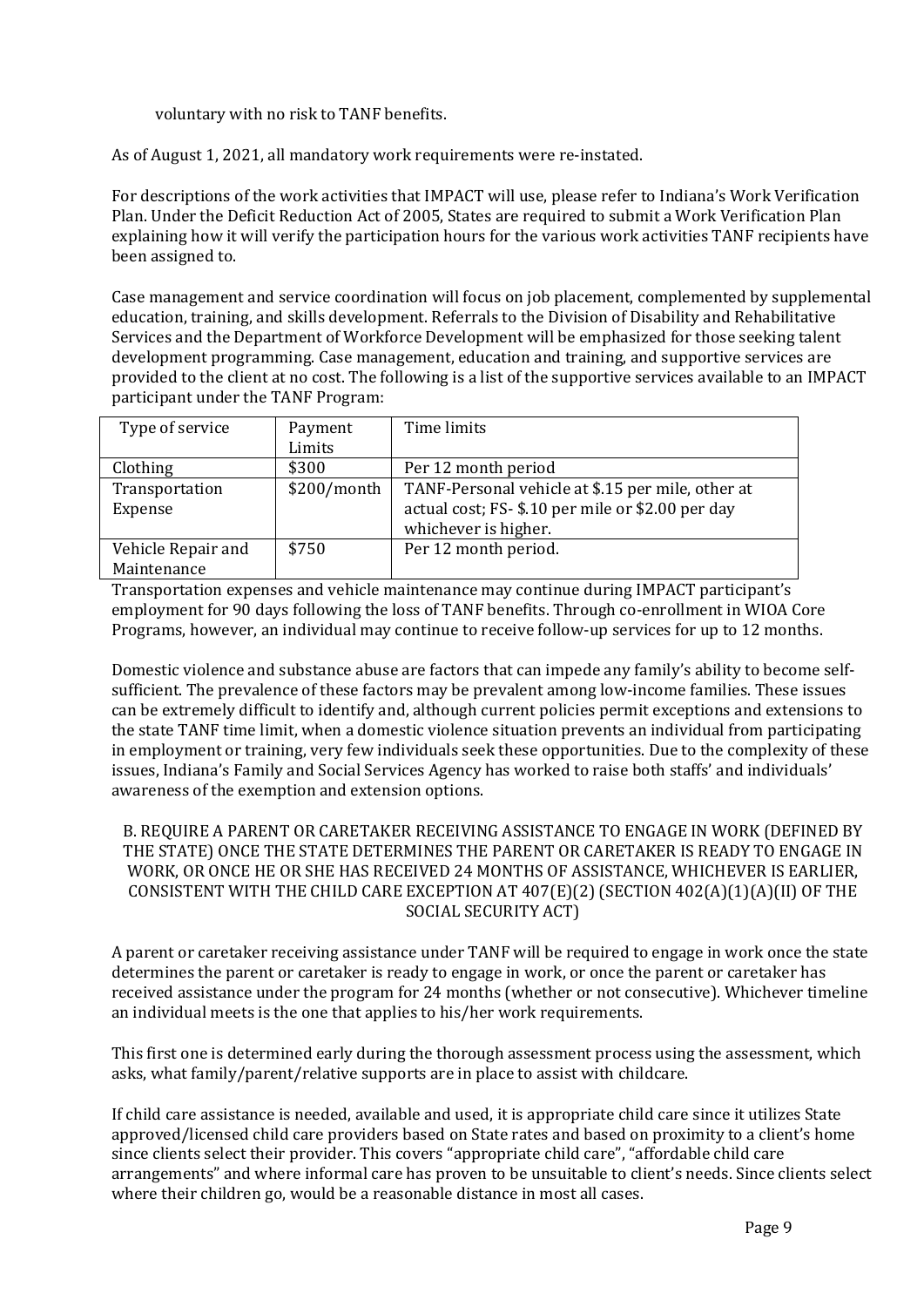Policy:

#### 2525.10.00 ASSESSING STRENGTHS AND BARRIERS TO SELF-SUFFICIENCY

A comprehensive evaluation of an individual's needs and barriers is completed prior to beginning IMPACT activities. The participant must be actively involved in the completion of the assessment and in creating the self-sufficiency plan, including assisting in identifying strengths, interests and goals.

Details about IMPACT rights, responsibilities, activities and supportive services are also included as part of the assessment process.

The following areas should be addressed, as appropriate:

Transportation Resources: What type of transportation is accessible and used, and if transportation assistance is needed.

Child Care Needs: Determine the need for reliable child care and the presence of any special needs that must be addressed in the development of the child care plan.

Support Network: Identify those persons who provide emotional, social, or other support to the individual and family.

Work instructions Section 6.6.1 Supportive Services Determination

TANF and AJS clients:

When a participant has childcare in place, and a newborn needs to be added to the voucher, DO NOT have the participant give up the CCDF voucher that is currently in place, participant will not be eligible for child care for 90 days. The brand new baby will be placed on a waiting list and the participant will need to discuss their situation with the CCDF vendor to see if there is a scholarship program or sliding fee scale or any other arrangement that can be worked out.

**Due to COVID-19 public health emergency originally declared by Indiana Governor Eric Holcomb (Executive Order 20-02) on March 6, 2020, and extended through subsequent Executive Orders, Indiana had waived the mandatory work requirements for all TANF applicants/recipients from the date of this original order through July 31st, 2021. As of August 1, 2021, all mandatory work requirements were re-instated.** 

C. ENSURE THAT PARENTS AND CARETAKERS RECEIVING ASSISTANCE ENGAGE IN WORK IN ACCORDANCE WITH SECTION 407 (SECTION 402(A)(1)(A)(III) OF THE SOCIAL SECURITY ACT). CONSISTENT WITH THE REQUIRED STRATEGIC ELEMENTS DISCUSSED IN SECTION II (A)(2) HEREIN, PROVIDE A SPECIFIC ANALYSIS OF HOW THE STATE'S WORKFORCE DEVELOPMENT ACTIVITIES ARE ADDRESSING EMPLOYMENT AND TRAINING SERVICES FOR PARENTS OR CARETAKERS RECEIVING ASSISTANCE

Indiana will ensure that parents and caretakers receiving assistance under the program will engage in work activities in accordance with Section 407 of the Social Security Act, which establishes allowable work activities and participation rates. TANF staff will refer the individual to a local WorkOne for employment and career services. Please refer to Indiana's TANF Work Verification Plan for the details on how Indiana monitors work participation hours.

**As noted in previous sections, due to COVID-19 public health emergency originally declared by Indiana Governor Eric Holcomb (Executive Order 20-02) on March 6, 2020, and extended through subsequent Executive Orders, Indiana had waived the mandatory work requirements for all**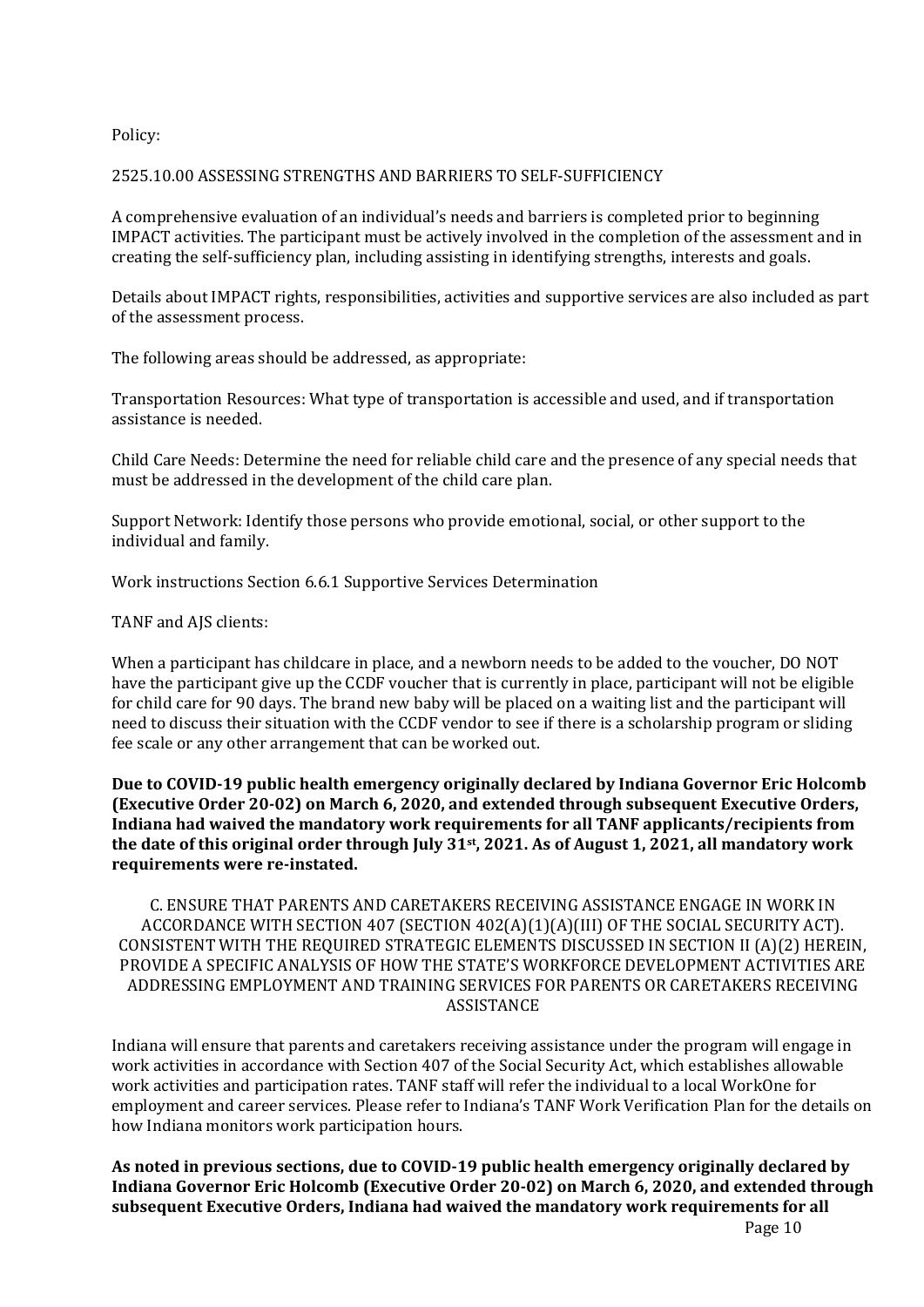## **TANF applicants/recipients from the date of this original order through July 31st, 2021. As of August 1, 2021, all mandatory work requirements were re-instated.**

D. TAKE SUCH REASONABLE STEPS AS THE STATE DEEMS NECESSARY TO RESTRICT THE USE AND DISCLOSURE OF INFORMATION ABOUT INDIVIDUALS AND FAMILIES RECEIVING ASSISTANCE UNDER THE PROGRAM ATTRIBUTABLE TO FUNDS PROVIDED BY THE FEDERAL GOVERNMENT (SECTION 402(A)(1)(A)(IV) OF THE SOCIAL SECURITY ACT)

The State will continue to restrict the use and disclosure of information about individuals and families receiving TANF assistance in accordance with state laws, I.C.5-14-3-4 and I.C. 12-14-1-7 and the Internal Revenue Code, Sections 7213 A and 7431. For TANF processing, FSSA DFR has a dedicated eligibility system solution that fully complies with IRS Publication 1075, which cites and supports compliance with all aspects of 7213A and 7431. Additionally, FSSA DFR has dedicated State employed staff for processing federal tax information (FTI) in support of TANF. This staff is fully made aware of the implications of the cited State laws and IRS code, along with all applicable aspects of IRS Publication 1075. FSSA has dedicated security staff who work with the internal business, policy, operations, and system teams to realize security and policy requirements set forth in these laws and IRS code. This security team in turn works with the IRS for ongoing IRS Publication 1075 Safeguard Security Report (SSR) submissions and audits to demonstrate Sections 7213A and 7431 compliance, along with IRS Publication 1075 in general. This SSR process happens annually, and FSSA DFR continues to retain its compliance with IRS Publication 1075, as validated again in the most recent SSR acceptance from the IRS on June 26, 2020, based on the State's submission on April 30, 2020. In terms of I.C. 5-14-3-4 and I.C. 12-14-1-7, all vendor contracts and MOUs associated with data sharing TANF data include this expectation in the boilerplate sections of their agreements with FSSA DFR. This compliance is subject to FSSA Audit as well as State Board of Accounts audits as applicable.

### E. ESTABLISH GOALS AND TAKE ACTION TO PREVENT AND REDUCE OUT-OF-WEDLOCK PREGNANCIES, WITH SPECIAL EMPHASIS ON TEENAGE PREGNANCIES (SECTION 402(A)(1)(A)(V) OF THE SOCIAL SECURITY ACT)

Indiana continues to establish goals and take action to prevent and reduce the incidence of out-ofwedlock pregnancies, with special emphasis on teenage pregnancies. The Indiana Department of Health is the lead agency in monitoring health outcomes and coordinating strategies to encourage abstinence and reduce teen pregnancy. The current rate for births to children age 15-19 is 28.0 births per 1,000 and can be found in the Indiana Maternal, Infant and Early Childhood Home Visiting Program Needs [Assessment.](https://www.in.gov/isdh/files/2017%20homevisting%20needs%20assessment.pdf) 

Indiana also includes pregnant youth as part of its 'At-Risk Youth' target population emphasized within WIOA Title I – In- and Out-of-School Youth programming.

## F. CONDUCT A PROGRAM DESIGNED TO REACH STATE AND LOCAL LAW ENFORCEMENT OFFICIALS, THE EDUCATION SYSTEM, AND RELEVANT COUNSELING SERVICES, THAT PROVIDES EDUCATION AND TRAINING ON THE PROBLEM OF STATUTORY RAPE SO THAT TEENAGE PREGNANCY PREVENTION PROGRAMS MAY BE EXPANDED TO INCLUDE MEN (SECTION 402(A)(1)(A)(VI) OF THE SOCIAL SECURITY ACT)

Indiana currently conducts programs to provide education and training on teenage pregnancy prevention and statutory rape through prosecutor's offices, faith communities, schools, hospitals, and health departments to provide education and training regarding the problem of teenage pregnancy and statutory rape. Please refer to the Indiana Sexual Violence Primary Prevention Plan which includes services offered to

men: [http://www.state.in.us/isdh/files/Indiana\\_Sexual\\_Violence\\_Primary\\_Prevention\\_Plan\\_2016-](http://www.state.in.us/isdh/files/Indiana_Sexual_Violence_Primary_Prevention_Plan_2016-2021.pdf) [2021.pdf.](http://www.state.in.us/isdh/files/Indiana_Sexual_Violence_Primary_Prevention_Plan_2016-2021.pdf) This plan was developed by the Indiana State Department of Health and its community partners programs. We hope to augment these efforts through increased co-location of our Division of Family Resources (DFR) offices, which administers TANF, and other community hubs of activity, such as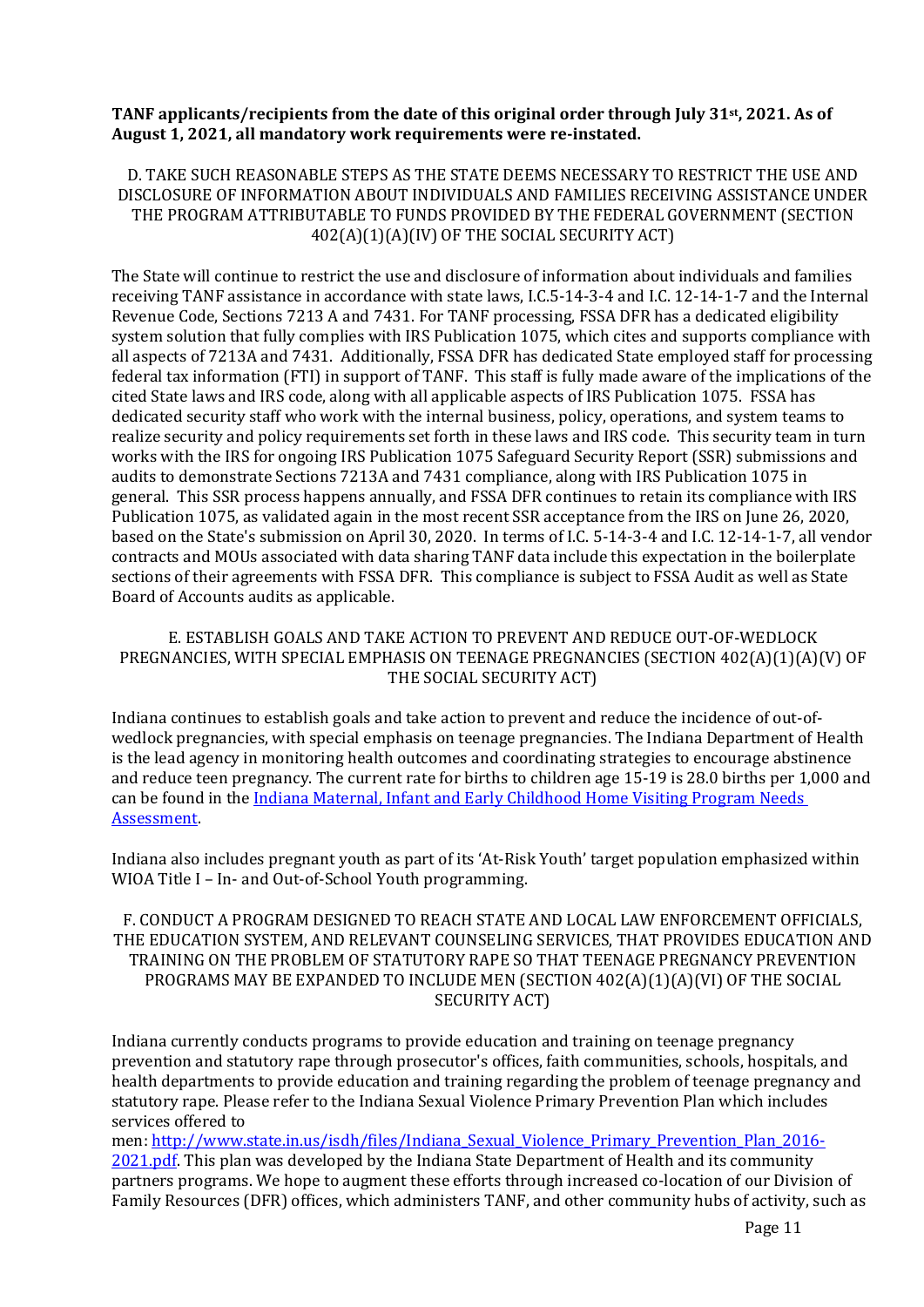schools, libraries, and community centers. Co-location to help provides these services to both staff and individuals may take varied forms depending on the local need:

- Formal co-location,
- Using itinerant staff,
- Mobile locations, and
- Referral relationships.

G. IMPLEMENT POLICIES AND PROCEDURES AS NECESSARY TO PREVENT ACCESS TO ASSISTANCE PROVIDED UNDER THE STATE PROGRAM FUNDED UNDER THIS PART THROUGH ANY ELECTRONIC FUND TRANSACTION IN AN AUTOMATED TELLER MACHINE OR POINT-OF-SALE DEVICE LOCATED IN A PLACE DESCRIBED IN SECTION 408(A)(12), INCLUDING A PLAN TO ENSURE THAT RECIPIENTS OF THE ASSISTANCE HAVE ADEQUATE ACCESS TO THEIR CASH ASSISTANCE (SECTION 402(A)(1)(A)(VII) OF THE SOCIAL SECURITY ACT)

Indiana Code Section 12-13-14-4.5 outlines the distribution of cash benefits through automated teller machines or point of sale terminals, as well as retailers eligible for participation in EBT, and the penalties for not following the prescribed requirements. In addition, Indiana Administrative Code 470 IAC 10.3-5- 8 requires owners or operators of restricted establishments as being responsible for posting signs containing notice that ATM or POS terminals may not be used for distribution of TANF assistance or refugee assistance.

During the 2013 session, the Indiana State Legislature passed Senate Bill 559, now known as Public Law 197, which requires ATM and point of sale owners, vendors, or third party processors to disable access to TANF cash assistance at prohibited locations.

**Federal Restrictions:** On February 22, 2012, President Obama signed into law the Middle Class Tax Relief and Job Creation Act of 2012 (P.L. 112-96), which among its provisions, requires states receiving TANF grants to implement policies and procedures restricting access to TANF benefits via EBT at liquor stores, gaming establishments, and adult entertainment establishments. On September 10, 2012, DFR mailed a one-time notice to all current TANF payees and authorized representatives informing them of the access restrictions. Also in September 2012, DFR modified the TANF approval notices to include language about these restrictions. In October 2012, the mailer attached to all EBT cards included language regarding the restrictions.

In January 2013, Indiana implemented an EBT restricted site database matching system. This system contains information via a match with the State Alcohol/Tobacco Commission. This tool provides DFR with a list of possible violations. A DFR staff member reviews each reported match and determines whether the site is a restricted location. With the exception of packaged liquor, small brewers, and Type II gaming permits, this system requires the staff member to Google the address to become informed of the type of business at this location. If the business is not restricted (e.g., Applebee's or T.G.I. Friday's), the DFR staffer will mark the transaction as permissible in the reporting tool. If the business is in a restricted location (e.g., Vickie's Lounge or Old Point Tavern, etc.), DFR will send a letter to the TANF recipient informing him/her of the infraction with the date and location provided. In this letter, the TANF recipient is notified that any further infractions will be sent to the county prosecutor for enforcement. If the individual makes an inappropriate transaction in a subsequent month, a second letter will be sent to the individual informing him/her that DFR has referred the case to the prosecutor for appropriate action. Copies of the notices will be attached to the client's eligibility case.

• Initial Letter: A client will initially receive a letter informing him/her that it is a crime to access their TANF benefits at 'restricted' locations. The EBT Brochure and website will be referred to for reference and further information.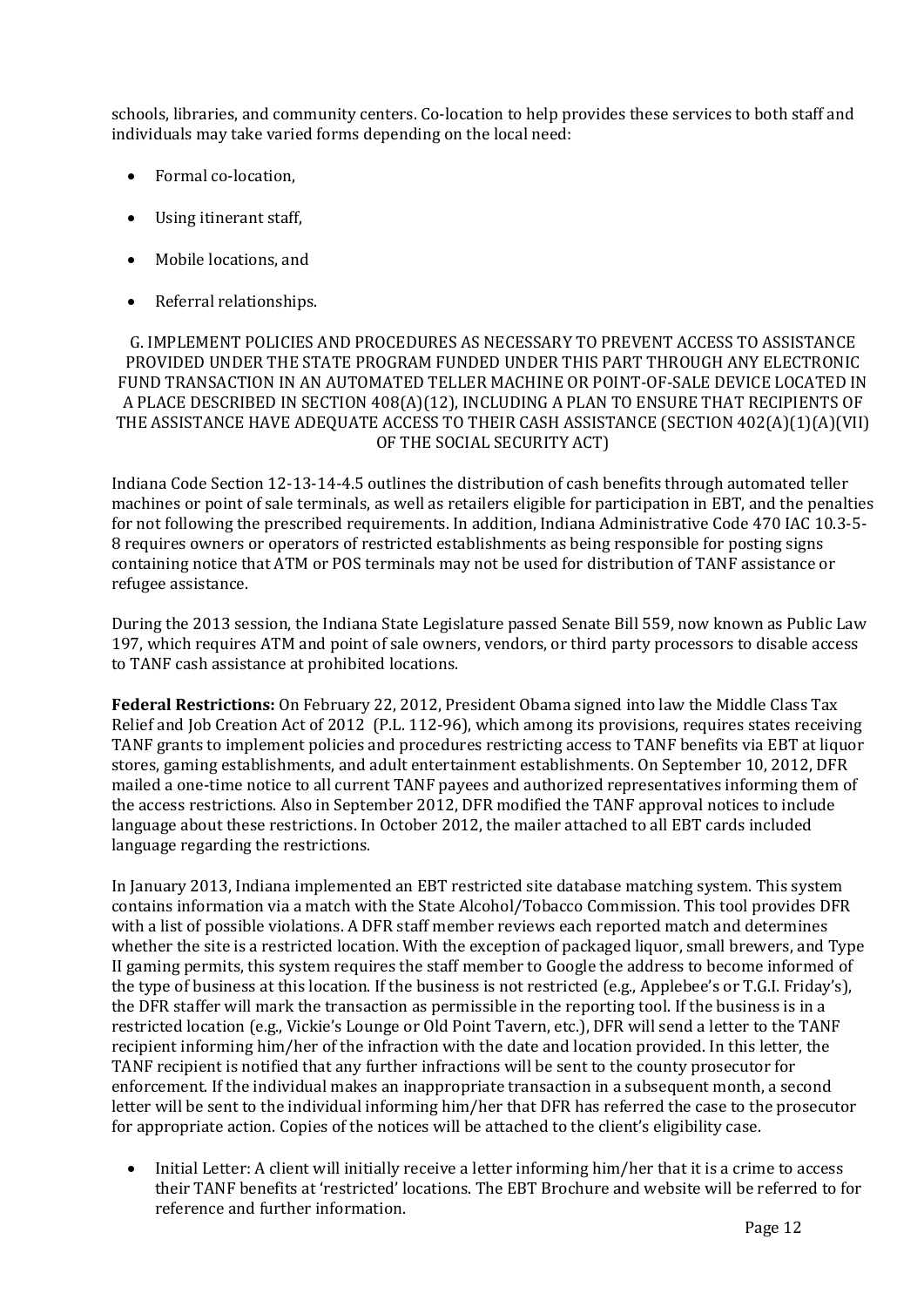• Subsequent Letters: After the initial warning, if the individual continues to use his or her benefits in a 'restricted' location, s/he will receive a second letter informing him or her that the EBT card has been used again to access benefits in a restricted location and that DFR has notified local law enforcement of the crime. DFR will refer these cases to the FSSA Office of Investigations and Compliance. From the second letter forward, the FSSA Office of Investigations and Compliance will investigate clients who have made transactions in restricted areas and will send its findings to local law enforcement and/or Prosecutor.

H. ENSURE THAT RECIPIENTS OF ASSISTANCE PROVIDED UNDER THE STATE PROGRAM FUNDED UNDER THIS PART HAVE THE ABILITY TO USE OR WITHDRAW ASSISTANCE WITH MINIMAL FEES OR CHARGES, INCLUDING AN OPPORTUNITY TO ACCESS ASSISTANCE WITH NO FEE OR CHARGES, AND ARE PROVIDED INFORMATION ON APPLICABLE FEES AND SURCHARGES THAT APPLY TO ELECTRONIC FUND TRANSACTIONS INVOLVING THE ASSISTANCE, AND THAT SUCH INFORMATION IS MADE PUBLICLY AVAILABLE (SECTION 402(A)(1)(A)(VIII) OF THE SOCIAL SECURITY ACT)

Cash benefits may be redeemed at any commercial POS machine and financial institution's automated teller machine (ATM) that displays the QUEST logo. Merchants that accept the Hoosier Works EBT card display the QUEST logo in order to inform cardholders that their cards may be used at that location. Hoosier Works cardholders can use their EBT card in all fifty states plus Washington, D.C. as well as the U.S. territories of Guam and the Virgin Islands. Hoosier Work cardholders all have access to the Conduent EBT Website at [www.connectebt.com,](http://www.connectebt.com/) which provides information on where a cardholder can access their cash benefits. If a Hoosier Works EBT cardholder contacted the state with concerns of no ATM/POS available in their area to access cash benefits, the state would work with our EBT vendor, Conduent, in order to set up a POS device in the cardholder's area or work with local banks in the area to determine a solution for increased accessibility.

The first TANF cash withdrawal is free, after that the  $2<sup>nd</sup> - 12<sup>th</sup>$  withdrawal is \$1.25 (this is charged by Indiana's EBT contractor, Conduent). After 12 withdrawals, all withdrawals are again free. Therefore, Conduent receives a maximum of \$13.75 per month in ATM fees per client.

There are about 1,600 POS participating merchants offering surcharge-free cash EBT only merchants. These are locations such as Kroger, Wal-Mart, etc. which offer cash back). Information about surcharges is current in our EBT brochure. TANF withdrawal and surcharge information is listed in the "Avoid Fees & Additional Charges" section of the brochure.

#### I. INDICATE WHETHER IT INTENDS TO TREAT FAMILIES MOVING FROM ANOTHER STATE DIFFERENTLY FROM OTHER FAMILIES UNDER THE PROGRAM, AND IF SO HOW (SECTION 402(A)(1)(B)(I) OF THE SOCIAL SECURITY ACT)

Indiana does not intend to treat families moving into Indiana from another state differently than other families under the program.

J. INDICATE WHETHER IT INTENDS TO PROVIDE ASSISTANCE TO NON-CITIZENS, AND IF SO INCLUDE AN OVERVIEW OF THE ASSISTANCE (SECTION 402(A)(1)(B)(II) OF THE SOCIAL SECURITY ACT)

Indiana intends to provide assistance under the program to the individuals who are not citizens of the United States to the degree permitted under federal law.

K. SET FORTH OBJECTIVE CRITERIA FOR THE DELIVERY OF BENEFITS AND THE DETERMINATION OF ELIGIBILITY AND FOR FAIR AND EQUITABLE TREATMENT, INCLUDING AN EXPLANATION OF HOW IT WILL PROVIDE OPPORTUNITIES FOR RECIPIENTS WHO HAVE BEEN ADVERSELY AFFECTED TO BE HEARD IN A STATE ADMINISTRATIVE OR APPEAL PROCESS (SECTION 402(A)(1)(B)(III) OF THE SOCIAL SECURITY ACT)

Page 13 Indiana will continue to use objective criteria for the delivery of benefits and the determination of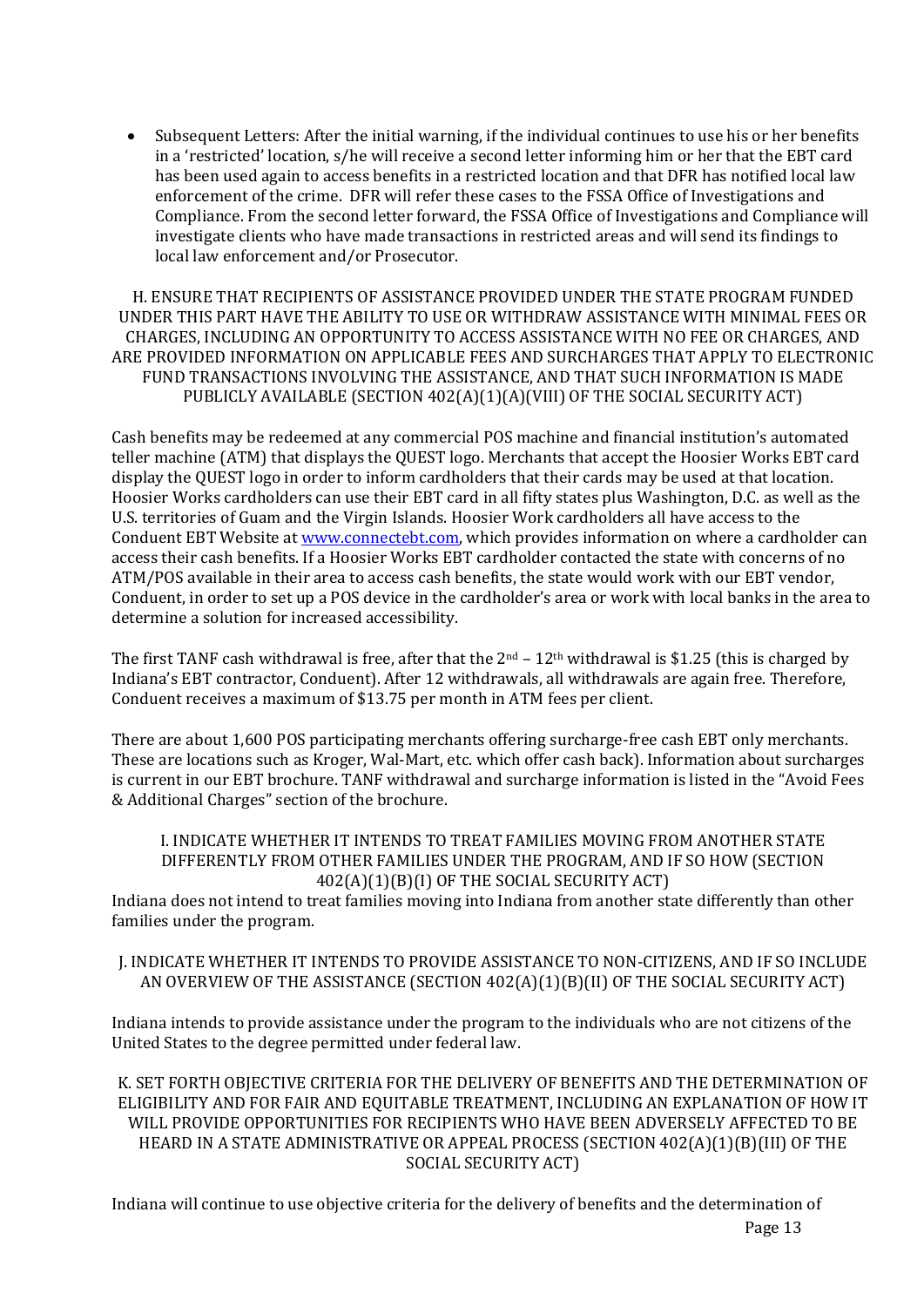eligibility, as well as for fair and equitable treatment during an administrative appeal process. The Hearings and Appeals Section of Family and Social Services Administration will serve to address the unresolved issues between the applicants and recipients of TANF and the entities that administer the assistance programs. This appeals process continues to serve the fair hearing requirements of the SNAP and Medicaid Programs, as well. The appeals process is specifically defined in our Indiana on-line policy manual, Section 4200. A link to this section of the manual is included here for reference: [https://www.in.gov/fssa/files/](https://www.in.gov/fssa/dfr/files/4200.pdf)DFR/4200.pdf

L. INDICATE WHETHER THE STATE INTENDS TO ASSIST INDIVIDUALS TO TRAIN FOR, SEEK, AND MAINTAIN EMPLOYMENT (SECTION 402(A)(1)(B)(V) OF THE SOCIAL SECURITY ACT)— 1. PROVIDING DIRECT CARE IN A LONG-TERM CARE FACILITY (AS SUCH TERMS ARE DEFINED UNDER SECTION 1397J OF THIS TITLE); OR 2. IN OTHER OCCUPATIONS RELATED TO ELDER CARE, HIGH-DEMAND OCCUPATIONS, OR OCCUPATIONS EXPECTED TO EXPERIENCE LABOR SHORTAGES AS, DETERMINED APPROPRIATE BY THE STATE FOR WHICH THE STATE IDENTIFIES AN UNMET NEED FOR SERVICE PERSONNEL, AND, IF SO, SHALL INCLUDE AN OVERVIEW OF SUCH ASSISTANCE.

Indiana will develop career pathways under WIOA (programs of study under Perkins) that are built around careers and competencies in healthcare (which includes both child and elder care) and other high-wage, high-demand occupations. Our Workforce Ready Grants, a state program, will pay the tuition and mandatory fees for eligible high-value certificate programs at Ivy Tech Community College, Vincennes University, or other approved providers. The [qualifying high-value certificate](https://www.nextleveljobs.org/Job-Seeker/Available-Job-Training) programs were selected based on employer demand, wages, job placements and program completion rate. These programs are aligned with Indiana's highest demand sectors:

- Advanced Manufacturing
- Building & Construction
- Health Sciences
- IT & Business Services
- Transportation & Logistics

Depending on an individual's career aspirations, this is a state-funded resource WorkOnes can direct low-income individuals towards to help mitigate the costs of training. This state program will cover the costs of training and education, while the WorkOne can provide ongoing counseling, coaching, and other career services and job training for someone receiving TANF through WIOA Titles I, II, or III (as applicable). TANF E&T could assist with wraparound services, such as transportation, childcare, equipment and supplies, and other supports an individual needs in order to access the labor market. This may not be the best fit for every individual, since it is restricted to certain sectors and may not provide immediate income relief, but it could be a future opportunity within an individual's career pathway. TANF E&T programs will coordinate with other Core and Partner Programs. The TANF block grant will be used to help cover costs of any certification, credentialing, or examination costs, easing one barrier to Hoosiers earning postsecondary credentials.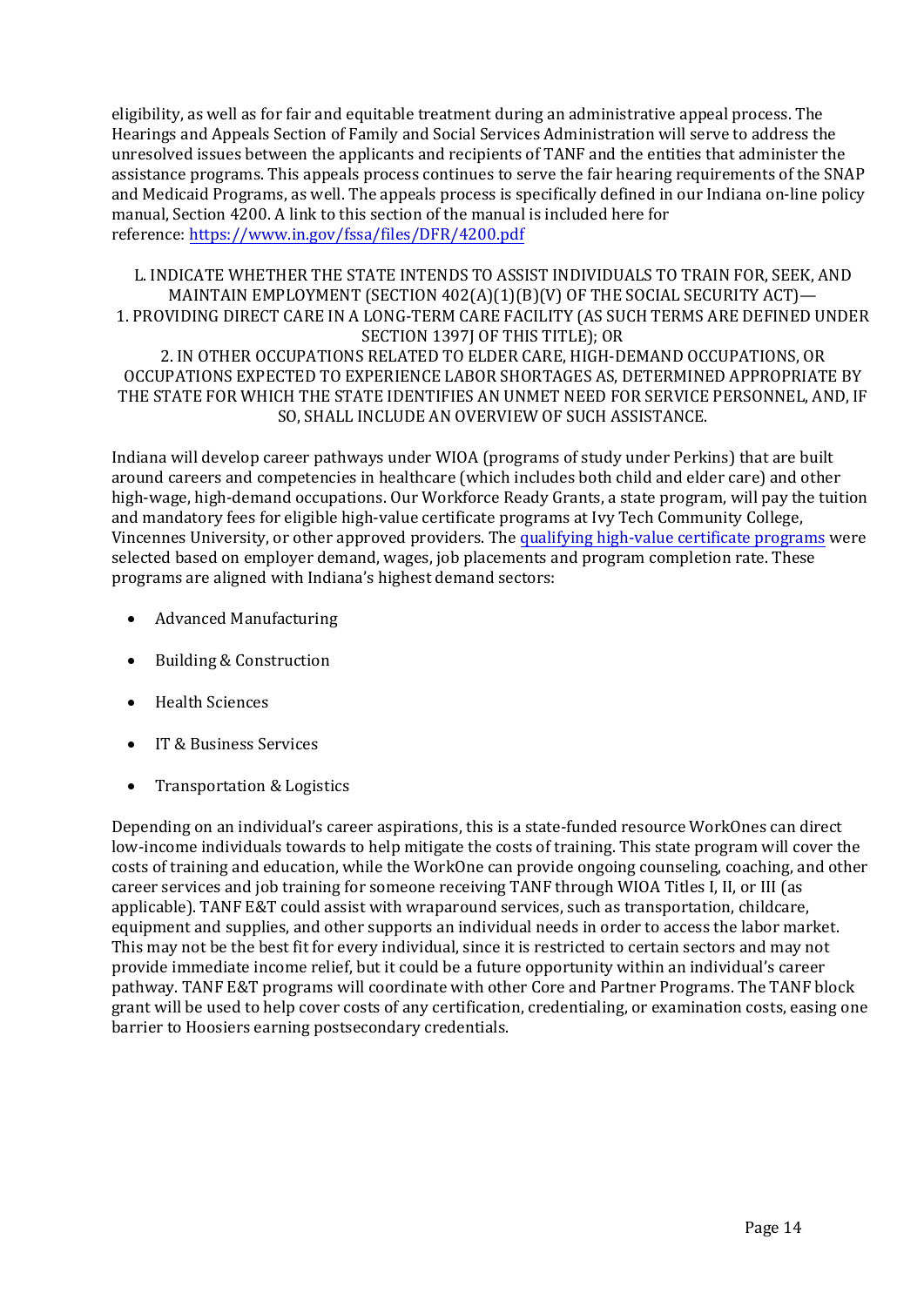#### M. PROVIDE FOR ALL MOE-FUNDED SERVICES THE FOLLOWING INFORMATION: THE NAME OF THE PROGRAM BENEFIT OR SERVICE, AND THE FINANCIAL ELIGIBILITY CRITERIA THAT FAMILIES MUST MEET IN ORDER TO RECEIVE THAT BENEFIT OR SERVICE. IN ADDITION, FOR TANF MOE-FUNDED SERVICES (CO-MINGLED OR SEGREGATED MOE) DESCRIBE THE PROGRAM BENEFIT PROVIDED TO ELIGIBLE FAMILIES (SSP SERVICES DO NOT HAVE TO INCLUDE A DESCRIPTION BUT THE DEPARTMENT OF HEALTH AND HUMAN SERVICES ENCOURAGES IT) (§263.2(B)(3) & §263.2(C) PREAMBLE PAGES 17826-7)

In addition to the federal funded TANF programs, Indiana will utilize TANF Maintenance of Effort (MOE) funds to support the following separate state programs for families who meet the definition of TANF eligible detailed below:

- Textbook Reimbursement Program
- Earned Income Tax Credit (EITC)
- Individual Development Accounts (IDA )
- Early Intervention/First Steps Medical Services
- Community Health Centers
- Community Based Services
- Solely-State Funded Cash Assistance Minimum Grants

**Textbook Reimbursement Program:** Indiana provides payment for the elementary and secondary school textbook rental fee of families whose income is less than 185% of the federal poverty level. Benefits for this program are accessed through an application form processed by the school system. The application is a form, which facilitates access to the free or reduced price school meals programs administered through the United States Department of Agriculture.

**Earned Income Tax Credit (EITC):** This tax credit is available to an individual who, in a year, has at least one qualified child. As of the 2021 tax year, the following thresholds apply.

- \$51,464 if you have three or more qualifying children, increasing to \$57,414 if you're married and file a joint return.
- \$47,915 if you have two qualifying children, increasing to \$53,865 if you're married and file a joint return.
- \$42,158 if you have one qualifying child, increasing to \$48,108 if you're married and file a joint return.
- \$15,980 if you have no qualifying children, or \$21,920 if you're married and file a joint return.

The EITC cannot exceed 9% of the federal credit. It is only the refundable portion of the tax credit is reported as MOE.

**Individual Development Accounts (IDA):** The IDA Program is designed to offer Hoosier households the opportunity to build assets, accumulate savings, and learn personal finance skills so that they may pay for education, start or buy a business, or buy a home. The funds are administered by a Community Development Corporation (CDC). Qualified individuals receive state funds to match their contributions to the IDA. The state match is three times the amount deposited by the individual up to \$800 per year. The state contribution for families with dependent children who receive public assistance or have incomes less than 200% of the federal poverty level will be counted towards MOE.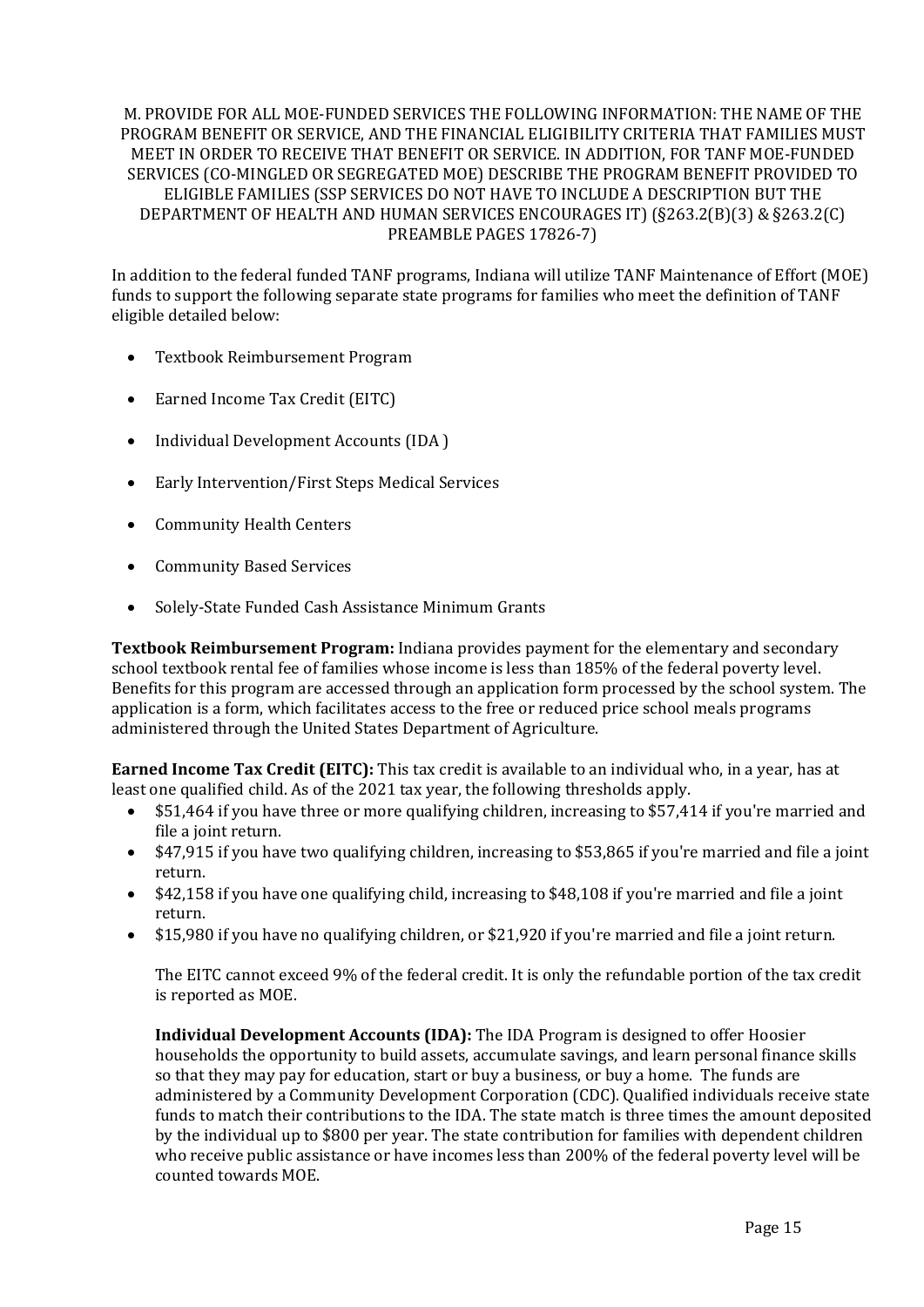**Early Intervention/First Steps Medical Services:** First Steps provides medical services to all Hoosiers regardless of eligibility. First Steps does not provide comprehensive medical care, but provides services determined necessary by the child's early intervention team to meet his or her developmental needs. Services are authorized through the development of an Individualized Family Service Plan (IFSP) with the support of the child's primary care physician. Funding will be used to pay for the costs of services that are not otherwise paid by Medicaid. Funding is blended with existing sources and will be transparent to the family, although the funding will be separately identifiable for the purposes of accountability. Unless stated otherwise, Indiana defines for TANF that a 'qualified family' must have a gross family income below 400% FPL. Indiana Code (IC) 12- 14-1(3)

**Community Health Centers:** The Indiana State Department of Health (ISDH) and Office of Primary Care (OPC) administers the Community Health Center (CHC) Operating Grant. Funds are received from part of the Master Tobacco Settlement as authorized by the Indiana Senate Enrolled Act 108 – 111th General Assembly, March 2000. The ISDH-OPC promotes the development and operation of community-based primary healthcare services, including family planning, in areas of need that improve the health status of medically underserved populations of Indiana.

A community health center provides primary health care services by state licensed professionals, which are also comprehensive in scope, coordinated within the community, acceptable, accessible, affordable, appropriate, and available. Payment for services is based upon a sliding fee scale. Unless stated otherwise, Indiana defines for TANF that a 'qualified family' must have a gross family income below 400% FPL. Indiana Code (IC) 12-14-1(3)

**Community Based Services:** Through a variety of local agencies, townships, and third-party foundations, and community-based organizations and service providers, Indiana offers an extensive array of MOE help and services to children and families whose income is less than 250% of the federal poverty level. These include, but are not limited to, the following examples:

- Township emergency financial and material assistance and services programs;<br>• Food assistance programs, including pantries, soun kitchens, and summer feed
- Food assistance programs, including pantries, soup kitchens, and summer feeding programs;
- Youth development and mentoring programs;
- Pre-school and child development programs;
- After-school programs of education, homework guidance, recreation, and enrichment;
- Programs of United Way agencies that meet a TANF purpose;<br>• Individual marital and family counseling services;
- Individual, marital, and family counseling services;
- Community centers that provide a variety of family supports and services;<br>• Comprehensive domestic violence services and shelters that provide famili
- Comprehensive domestic violence services and shelters that provide families counseling, a safe haven, and the provision of basic needs;
- Homelessness shelters, housing, employment, and stabilization services;
- Income tax clinics;<br>• Fmployment hous
- Employment, housing and community re-engagement for ex-offenders;
- Residential shelter and outreach to independent teens;
- Classes in parenting, child development, and financial management;
- Programs that provide public awareness, education, and advocacy to prevent child abuse and neglect in families, to prevent out-of-wedlock pregnancies, and to promote marriage and fatherhood; and
- Postsecondary career, vocational, and technical education programs for youth or parents.

**Solely-State Funded Cash Assistance Minimum Grants:** Since October 1, 2011, TANF Cash Assistance recipient families determined eligible for a \$0 TANF grant due to employment income are eligible for a minimum. The minimum grant paid will be solely state funded. To qualify for a minimum grant, the family must meet the following criteria: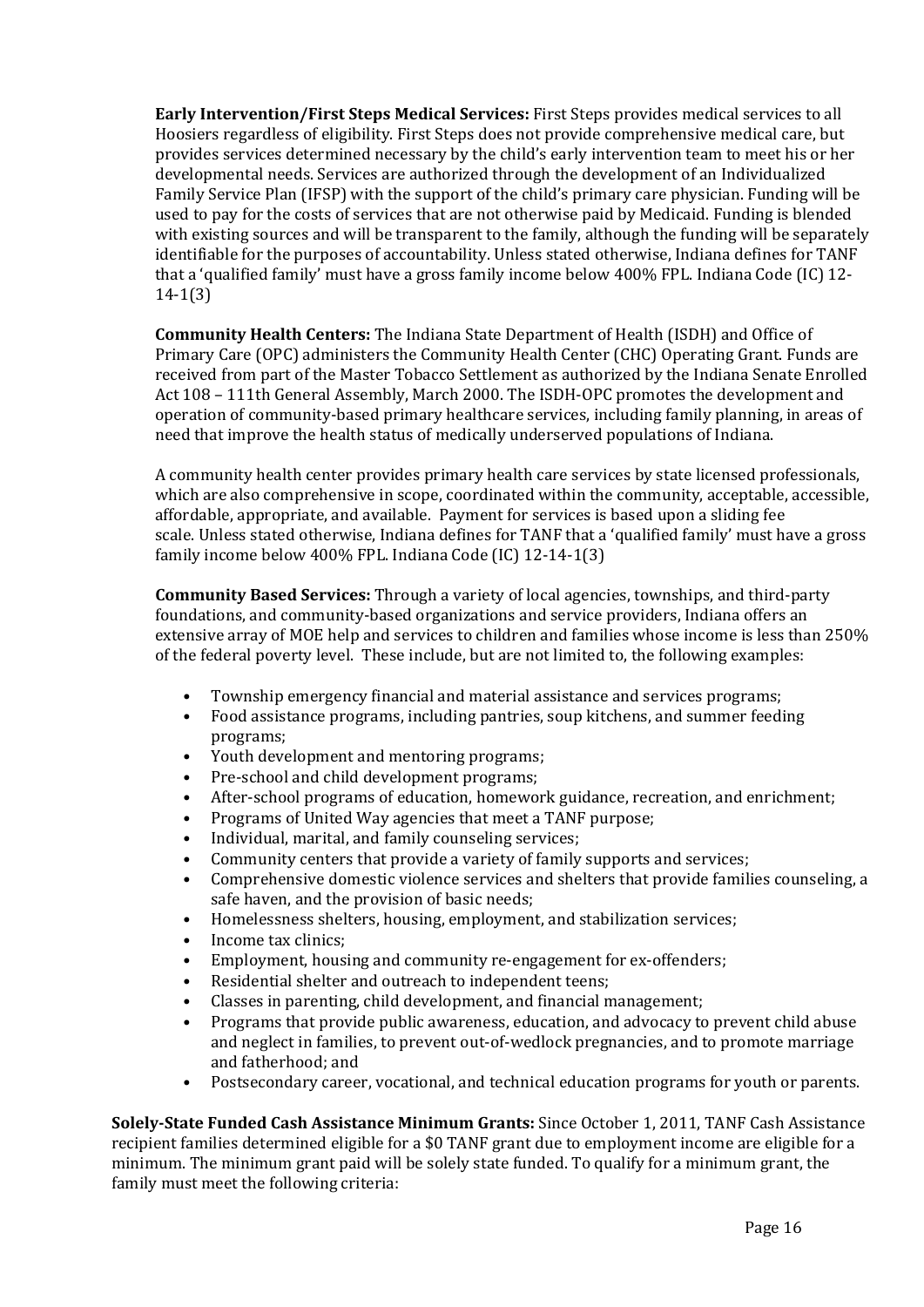- The household's income is below the TANF cash assistance income eligibility limit (100% FPL).
- The household's countable income is above the maximum benefit amount.
- A parent or caretaker has income from employment.
- Parent or caretaker is not serving a sanction or voluntary quit penalty.
- The family must be receiving TANF cash assistance in the month prior to becoming a \$0 grant case.

The family must continue to meet all financial and non-financial requirements of the TANF Cash Assistance program to receive the minimum payment. If the family meets all other eligibility requirements, the minimum grant remains in place until:

- The household's circumstances change (income decreases, change in household composition, etc.) and it is once again eligible for a TANF grant;
- The employed parent/caretaker loses employment; or
- The household's countable income exceeds 100% FPL.